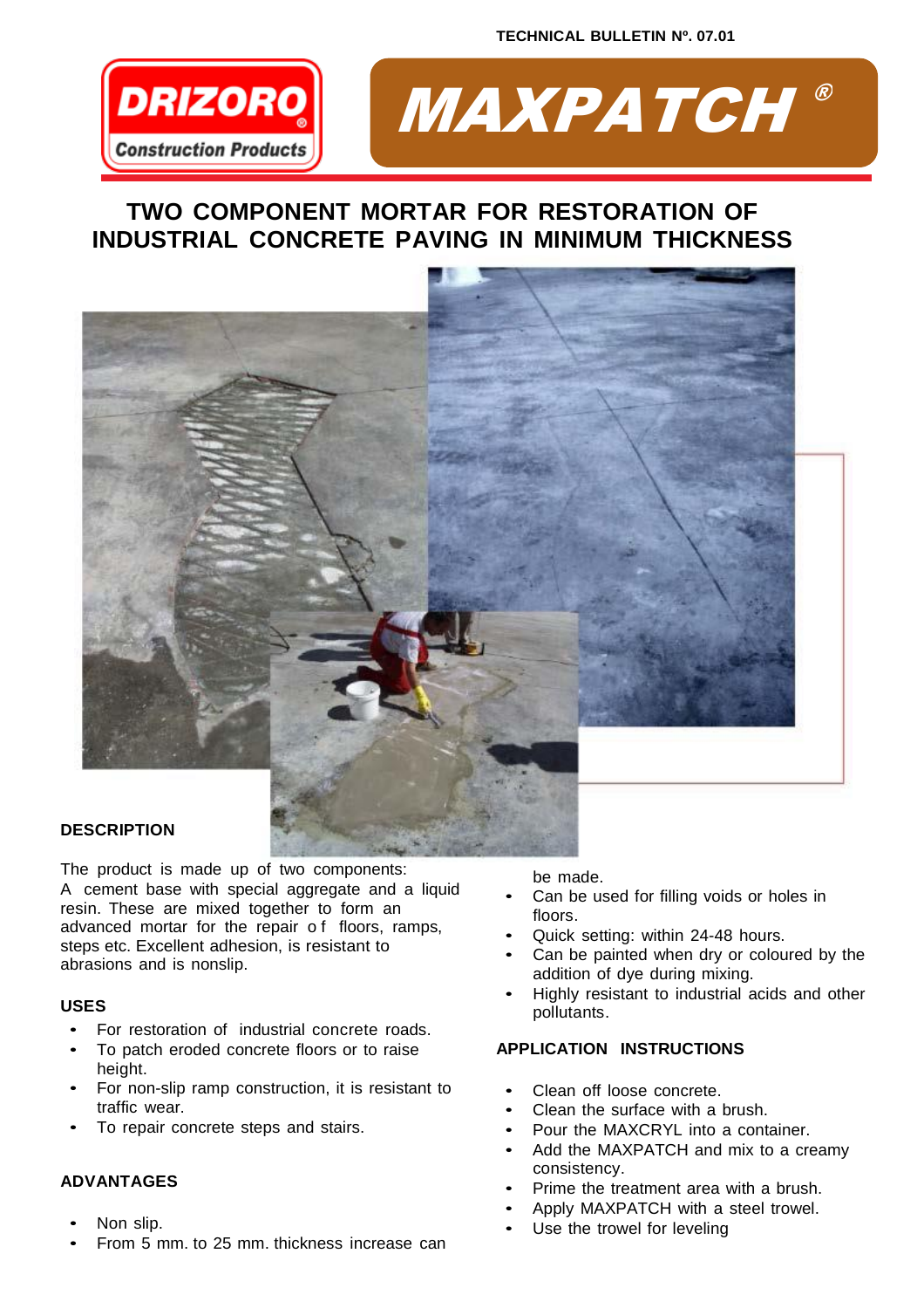### **Preparation of the surface**.

Remove all disintegrated concrete so that only solid structure remains. Box in patches or isolated areas to limit their perimeter. Cover expansion joints with at least 3 cm in thickness.

Use water under pressure to clean the concrete. Use **ConcreKleen** to remove pollution and oils by saturating the surface with the solution for 10 minutes and then cleaning with water under pressure. Repeat the process if the oil is not removed with first application.

#### **Mixing MAXPATCH.**

Using a clean receptacle, put in the MAXCRYL (resin), then add the MAXPATCH. Mix to a creamy grout consistency and prime the treatment area with a brush. Then prepare a semi-dry mixture using approx. 4 to 4.5 litres of the resin for every 25 kg. of powder.

Do not over mix. Lay the MAXPATCH with a steel float without applying too much pressure. Do not over trowel.

Lay MAXPATCH in layers not greater than 2.5 cm thick. If a greater thickness is required, scratch the under coat and lay the following coats within 30 minutes.

For a thickness of more than 5 cm mix 25 kg. of

powder with 10 kg. of clean shingle. In this case, the MAXCRYL can be diluted 50/50 with water.

#### **Laying time.**

MAXPATCH must be laid immediately after mixing and final leveling must be completed in not more than 20 minutes.

#### **Working Tools.**

Use a paintbrush or tampico fibre brush for priming. Use a steel float for laying, without applying too much pressure.

#### **RECOMMENDATIONS**

MAXPATCH should not be used on asphalt surfaces, anti-dust paints, metal supports or very cold surfaces.

It should not be applied at temperatures lower than 5º C nor if there is a fall in temperature expected within 24 hours after application.

#### **CONSUMPTION**

Consumption is 2.0 kg./m2 and 1mm. thickness. The following table shows indicative surfaces for different thickness and amount of material

| <b>QUANTITY</b> | <b>THICKNESS</b>      |                      |                        |                        |
|-----------------|-----------------------|----------------------|------------------------|------------------------|
|                 | $5 \, \mathrm{mm}$    | 1 cm                 | 2 cm                   | $2.5 \text{ cm}$       |
| 5 Kg            | $0.5 \; \text{m}^2$   | $0.25 \text{ m}^2$   | $0.13 \text{ m}^2$     | $0.10 \text{ m}^2$     |
| 10 Kg           | $1.0 \; \mathrm{m}^2$ | $0.50 \; \text{m}^2$ | $0.25 \text{ m}^2$     | $0.20 \text{ m}^2$     |
| 25 Kg           | $2.5 \text{ m}^2$     | $1.25 \text{ m}^2$   | $0.63 \; \mathrm{m}^2$ | $0.50 \; \mathrm{m}^2$ |

## **PACKAGING**

It comes in 30 kg metal drums (including 5 lt. of MAXCRYL).



#### **STORAGE**

36 months in its original unopened containers, in a dry place at temperatures above 4ºC.

## **CAUTIONS**

MAXPATCH is not toxic, but it is an abrasive compound. W ear protective rubber gloves and glasses. In case one of the components comes in contact with skin, rinse thoroughly with soap and water, but d o not rub. Seek Medical attention if irritation continues.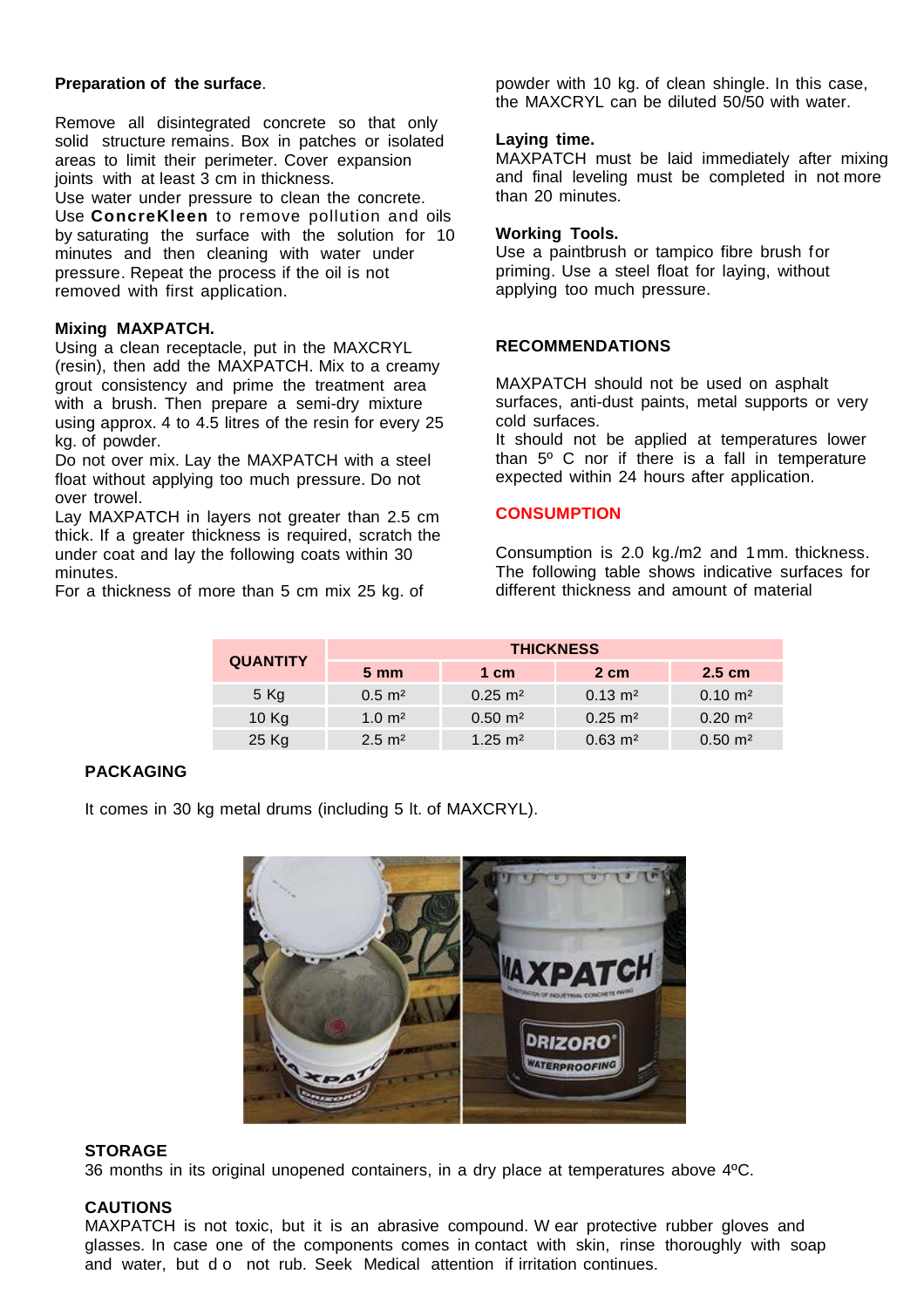| Density (gr./ cm3)                                                                                                                                    | 1.9                         |
|-------------------------------------------------------------------------------------------------------------------------------------------------------|-----------------------------|
| Compressive strength at 28 days (kg./cm2)                                                                                                             | 351                         |
| Flexural strength at 28 days (kg./cm2)                                                                                                                | 105                         |
| Tensile bond strength at 28 days (kg./cm2)                                                                                                            | 28                          |
| <b>Chemical resistance 5 minutes immersion</b><br><b>Ca (OH)2</b><br>Na OH<br>Lactic acid<br>Gasoline, Xylene, Methylethyl ketone, SAE = 30 motor oil | Unaffected                  |
| <b>Chemical resistance 5 minutes immersion</b><br>H <sub>2</sub> SO <sub>4</sub> (10%)<br><b>Citric acid</b><br><b>Trychloroethylene</b>              | Intact, abraded<br>slightly |

**Concrete Controls Inc. Report August, 21 1990**